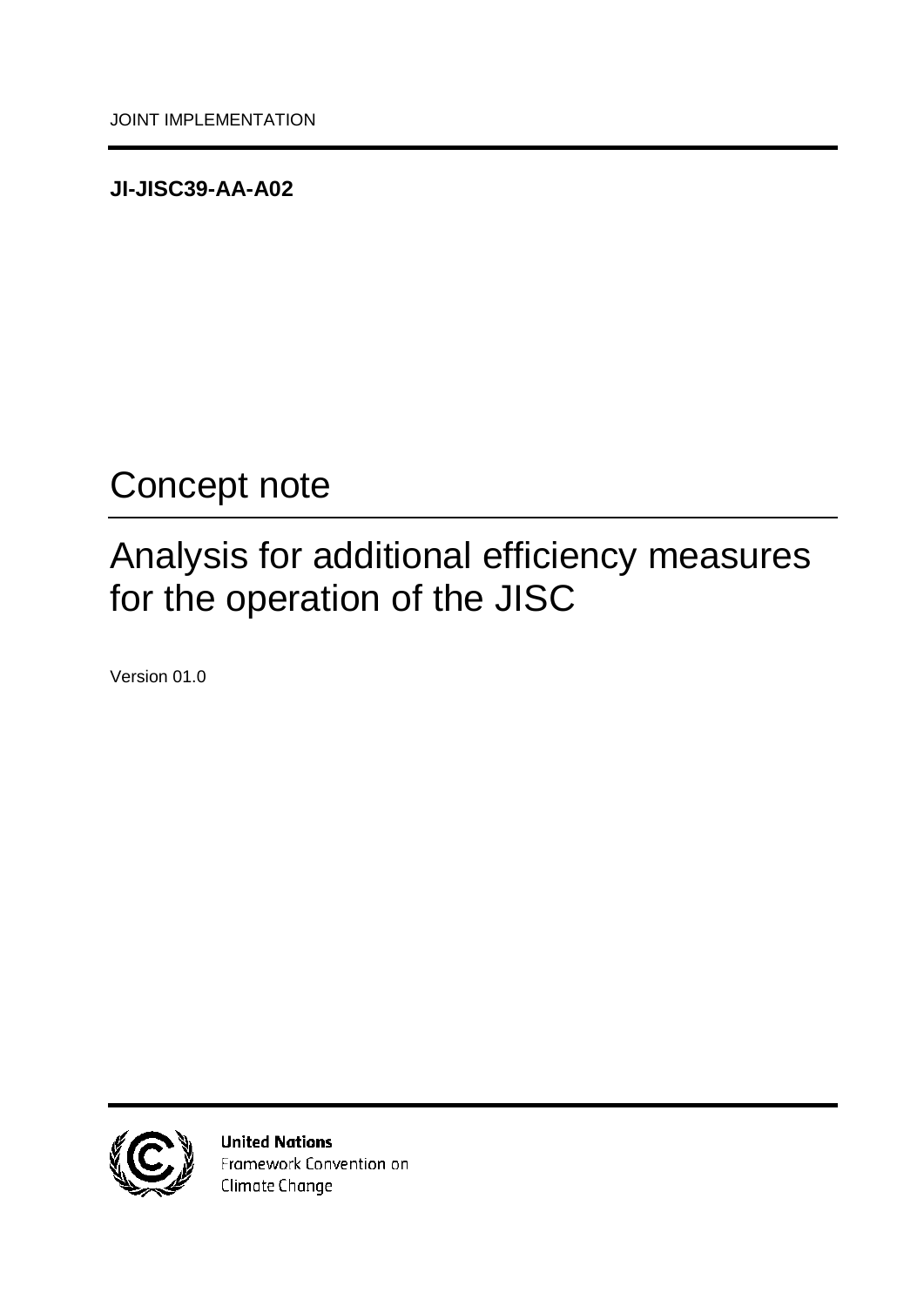### **TABLE OF CONTENTS Page**

| $\mathbf{1}$ . |      |  | 3              |
|----------------|------|--|----------------|
| 2.             |      |  |                |
| 3.             |      |  |                |
|                | 3.1. |  | $\overline{4}$ |
|                | 3.2. |  | $\overline{4}$ |
|                | 3.3. |  | 6              |
|                | 3.4. |  | $\overline{7}$ |
| 4.             |      |  | 7              |
| 5.             |      |  |                |
| 6.             |      |  |                |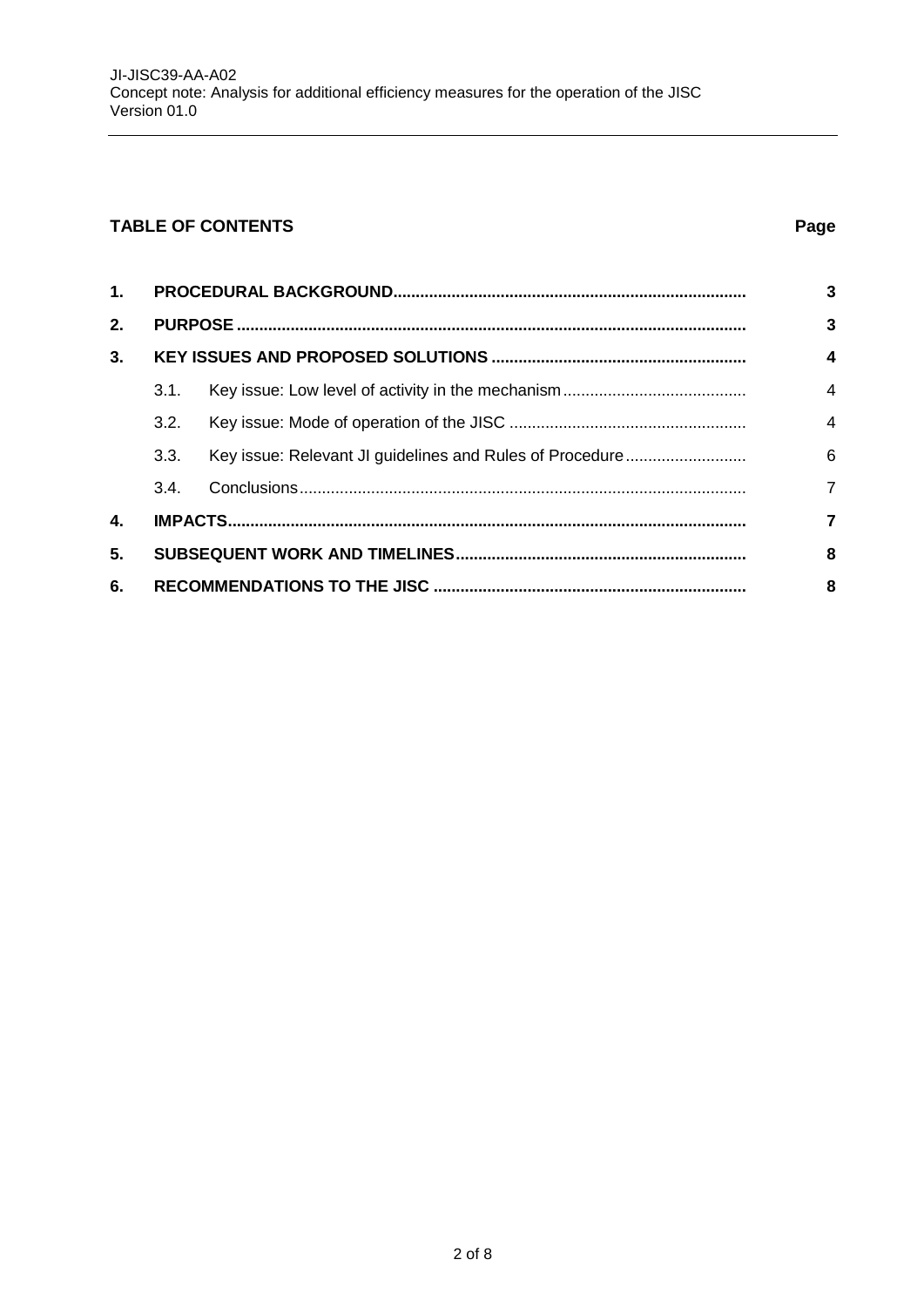# <span id="page-2-0"></span>**1. Procedural background**

- 1. By its decision 5/CMP.10, the Conference of the Parties serving as the meeting of the Parties to the Kyoto Protocol (CMP), requested the Joint Implementation Supervisory Committee (JISC) to keep the joint implementation (JI) management plan under review, making necessary adjustments to ensure the efficient, cost-effective and transparent functioning of JI and to ensure sufficient infrastructure and capacity for the mechanism's use by Parties until at least the end of the additional period for fulfilling commitments under the second commitment period of the Kyoto Protocol (KP).
- 2. Project related activity under JI has ceased since 2014, with no determination or verification cases having since been submitted to the JISC<sup>1</sup>. It is now nearly four years after the conclusion of the first commitment period of the KP, with the Doha Amendment not having entered into force (or entered into force for the Parties that may host JI projects). This means that new projects are not seeking approval and current projects are not requesting the issuance of emission reduction units. The CMP is aware of this, and through its decision 7/CMP.11, paragraph 3, it reiterated its concern regarding the difficult market situation currently faced by participants in JI, with projects declining to a point where the mechanism is practically non-existent.
- 3. Furthermore, over the past few years, the work of the JISC has been highly focused on providing recommendations to the CMP and the Subsidiary Body for Implementation (SBI) on how to improve the Kyoto mechanisms, in particular in relation to the review of the JI guidelines. The process of review by the SBI has now been concluded, with the SBI making recommendations to the CMP for its consideration at its twelfth session (CMP12). This also means that the ongoing policy work of the JISC has drawn to a conclusion.
- 4. At the recent JISC meetings, it has been observed that reaching quorum is becoming a challenge due to: (a) various seats in the JISC not being filled due to pending nominations; and (b) the falling participation of members and alternate members.

## <span id="page-2-1"></span>**2. Purpose**

 $\overline{a}$ 

5. The purpose of this note is to provide the JISC with an analysis of the procedural and practical aspects of alternatives ways of operating the JISC, in particular its meetings. The aim of the analysis is to identify ways that would allow the JISC to sustain critical decision-making in support of the mechanism during the current trend of having hardly any project or policy-related work, while recognising that the body has certain core operational functions.

<sup>1</sup> The last Track 1 ERU issuance was reported in August 2015 whereas the last Track 2 ERU issuance was reported in October 2014.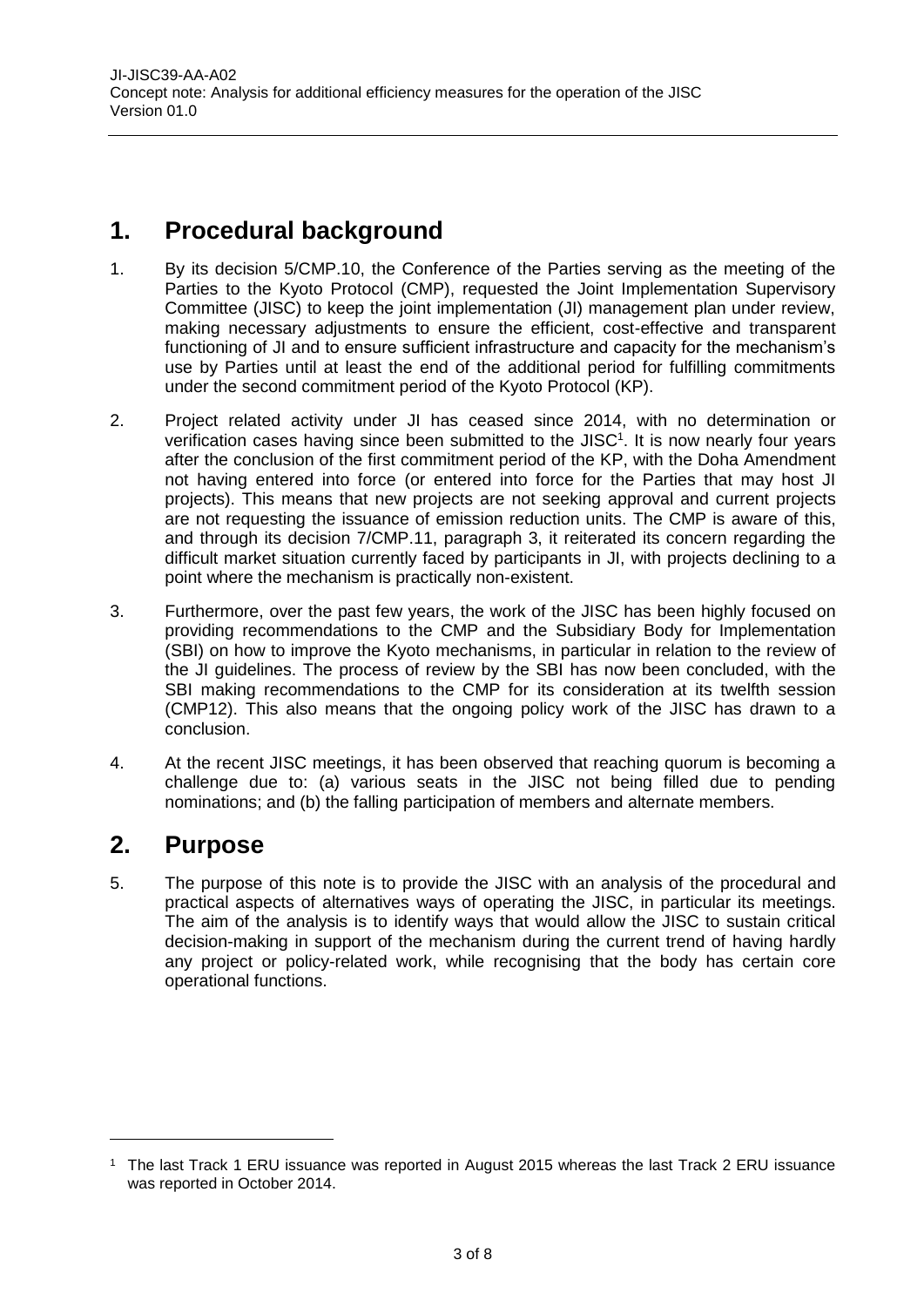# <span id="page-3-0"></span>**3. Key issues and proposed solutions**

#### <span id="page-3-1"></span>**3.1. Key issue: Low level of activity in the mechanism**

- 6. The JISC has undergone a marked reduction in its workload over the past few years, with no new projects coming into the pipeline under Track 2 since 2014. This trend may continue in the near future.
- 7. In 2016 the JISC worked on delivering the mandates from CMP 11, including those related to the review of the JI guidelines. With the conclusion of the review by the SBI at SBI 44<sup>2</sup> with recommendations to be considered for adoption at CMP 12, together with the CMP decision to allow designated operational entities under CDM to act voluntarily as accredited independent entities taken at CMP 11 and the continuing absence of JI related determination and issuance requests, the JISC is expected to have a minimal workload in the coming years.
- 8. As mentioned in section 1 above, in the last two decisions related to JI, decisions 5/CMP.10 and 7/CMP.11, the CMP requested the JISC to ensure sufficient infrastructure and capacity for the mechanism's use by Parties for as long as needed, and to keep the JI management plan under review, making necessary adjustments to ensure the efficient, cost-effective and transparent functioning of JI.

#### <span id="page-3-2"></span>**3.2. Key issue: Mode of operation of the JISC**

- 9. Given the trend, the JISC now has only a limited number of tasks that are required in order to maintain and support necessary processes related to the JI mechanism and meet the on-going operational requirements of the JISC.
- 10. The participation of members and alternate members in JISC meetings has been low in recent meetings, which is also due to the fact that a number of seats on the JISC are vacant<sup>3</sup>. This has made it a challenge to meet the quorum of the JISC in several meetings. While, to date, the quorum has always been met at meetings, the Chair and the secretariat had to encourage members and alternate members to attend the meeting in order to ensure quorum.
- 11. Following the request from the CMP to the JISC to ensure the efficient, cost-effective and transparent functioning of JI, the JISC may wish to consider alternative ways of continuing its core operational functions.

#### **3.2.1. Existing modes of operation**

- 12. **Physical meetings:** The current practice is that the JISC deliberates, consults and decides during a physical meeting, and uses electronic decision-making and/or electronic consultation as an alternative measure if an issue needs to be resolved before the next meeting (see below).
- 13. **Virtual participation:** In some instances, individual members and alternate members unable to attend the meeting have been participating virtually to provide comments and

 $\overline{a}$ 

<sup>2</sup> FCCC/SBI/2016/L.8/Add.1.

<sup>3</sup> Currently three positions are vacant at the JISC.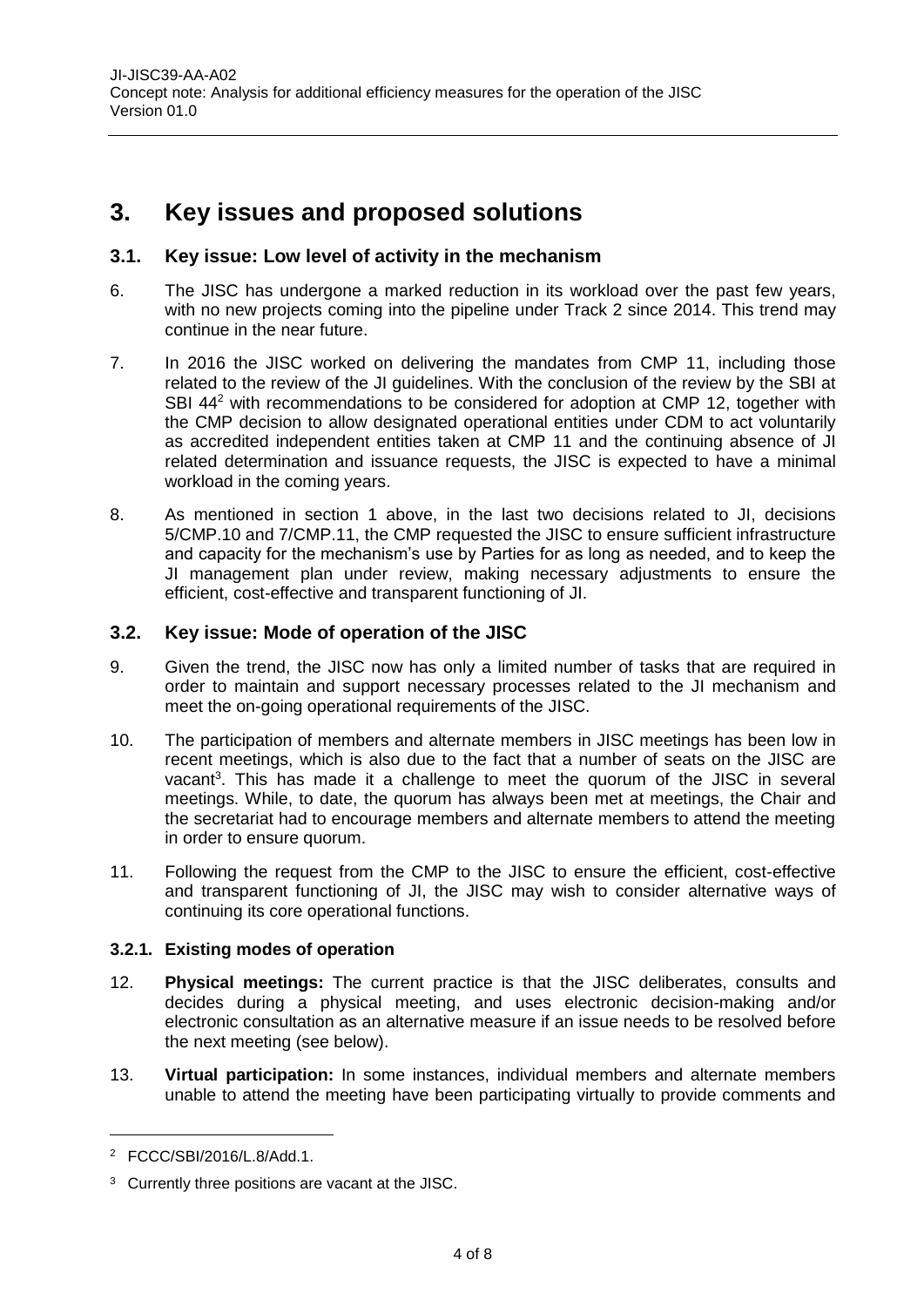views on certain issues of interest to them. To date, this type of participation has not been used to ensure quorum, but rather simply increase participation.

- 14. **Electronic decision-making:** The JISC has used electronic decision-making, as provided for and defined in Rule 25 of the Rules of Procedure (RoP), to take decisions on issues that are required to be taken before the next scheduled meeting. The outcome of the electronic decision is made publicly available through the UNFCCC JI website.
- 15. **Electronic consultation:** On various occasions, as an emerging practice, members and alternate members of the JISC have commented on draft documents prior to the official consideration of the final document by the JISC. Based on the comments received by the individual members/alternate members, the secretariat finalizes the document for consideration by the JISC for approval. This mode is used to support transparency and help ensure that the document can be used optimally to support JISC discussions. As such it serves as a useful way of working informally, without any formal decision-making.

#### **3.2.2. Proposed solution: Use new modes of operation**

- 16. **Virtual participation**: Members and alternate members of the JISC participate virtually in a physical meeting and their virtual presence is counted towards filling the quorum. This would allow members to participate in the discussion and decision-making as well as facilitating achieving quorum.
- 17. **Virtual meetings:** Various software products offer technical options for JISC to meet partially or fully in virtual environments and engage in real time discussions in a timeand cost-efficient manner. The following aspects need to be considered:
	- (a) Quorum, as set out in Rule 23 of the RoP, would be required, as in the case for a physical meeting in order for the meeting, and thus the taking of decisions, to take place;
	- (b) Web functionality and time zones shall be borne in mind prior to organizing such meetings;
	- (c) Meeting reports would be prepared by the secretariat, in consultation with the Chair and Vice Chair and sent for consultation and approval by electronic decision to the JISC members and alternates;
	- (d) Meeting reports would continue to be made publicly available in the same way as physical meeting reports;
	- (e) Registered observers would be permitted to watch the proceedings of virtual meetings.
- 18. As mentioned above, a low participation in meetings may lead to problems relating to quorum. Organizing partial or full virtual meetings where members may participate without any long distance travel could therefore be an advantage to members and alternate members.
- 19. **Wider use of electronic decision-making and electronic consultation:** By increasing the use of electronic decisions in the time between meetings and, in particular, electronic consultation, the JISC could advance work outside the meeting time.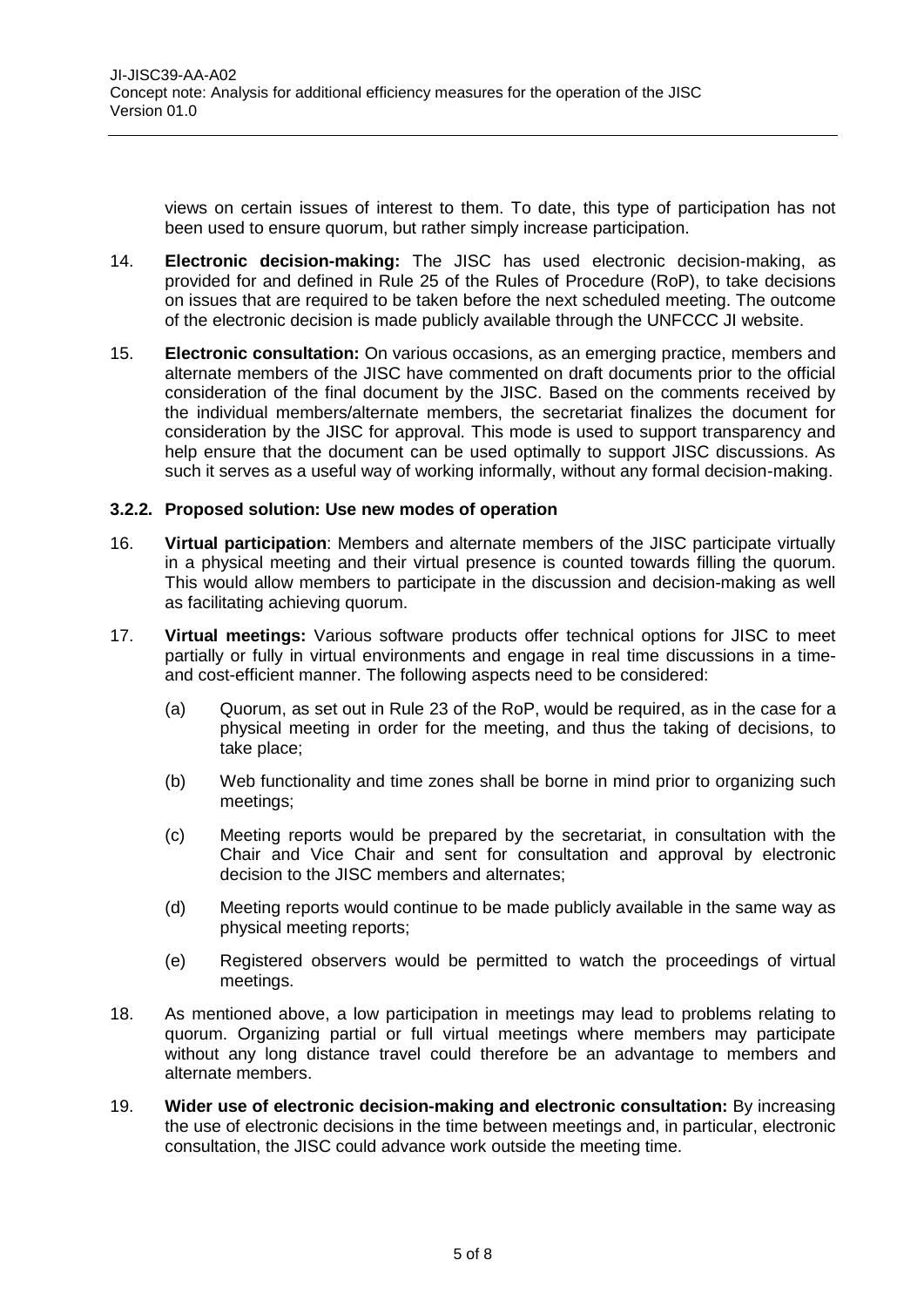20. **Fewer than two meetings a year:** While the RoP, through its Rule 15, stipulates that the JISC shall meet at least two times each year, it also indicates that it is only the case "unless decided otherwise". The JISC may consider utilizing this latter reference to meet less frequently than twice per year, if work is completed in fewer than two meetings and/or is completed through electronic consultation and electronic decision-making.

#### <span id="page-5-0"></span>**3.3. Key issue: Relevant JI guidelines and Rules of Procedure**

21. Based on an analysis of how the proposed alternative means (in particular, virtual meetings) satisfy the relevant requirements in the JI guidelines and the RoP, the secretariat has concluded that no formal revisions to the existing JI guidelines or the RoP are required in order for the JISC to adopt these alternate 'modes' of working.

#### **3.3.1. Transparency**

- 22. **RoP requirement:** The principle of transparency is applied to the work of the JISC, encompassing the timely public availability of documentation and channels through which external comments can be submitted for consideration by the Committee. The practice of the JISC has been to transmit its meetings via webcast. The meetings are open to observers. *(Rule 21 of the RoP).*
- 23. **Proposed solution:** Processes for transparency of decision-making would remain unchanged. The outcome of electronic decisions and reports of virtual meetings would be made available to the public through the UNFCCC JI website. Registered observers would be entitled to watch the proceedings of the virtual meetings. In the same spirit, participation of, and interaction with observers via virtual meetings would be offered on an as-needed basis through the software product used to hold the virtual meeting.

#### **3.3.2. Membership (start and end of term)** *(if the first meeting of the calendar year is virtual)*

- 24. **RoP requirement**: The term of service of a member, or an alternate member starts at the first meeting of the Committee in the calendar year following their election and shall end immediately before the first meeting of the Committee in the calendar year in which the term ends *(RoP Rule 4, paragraph 5).*
- 25. **Proposed solution:** The JISC conducts a virtual meeting with the purpose of initiating the term of service of the new members and alternate members.

#### **3.3.3. Chairperson** *(if the first meeting of the calendar year is virtual)*

- 26. **RoP requirement**: The JISC shall elect annually a Chairperson and Vice-Chairperson from among its members, with one being from a Party included in Annex I and the other being from a Party not included in Annex I.
- 27. **Proposed solution:** The JISC conducts a virtual meeting with the purpose of electing its Chair and Vice-Chair.

#### **3.3.4. Oath of service** *(if the first meeting of the calendar year is virtual)*

28. **RoP requirement**: New members are to take a written oath of service witnessed by the Executive Secretary or an authorized representative before assuming their duties *(Rule 10 of the RoP).*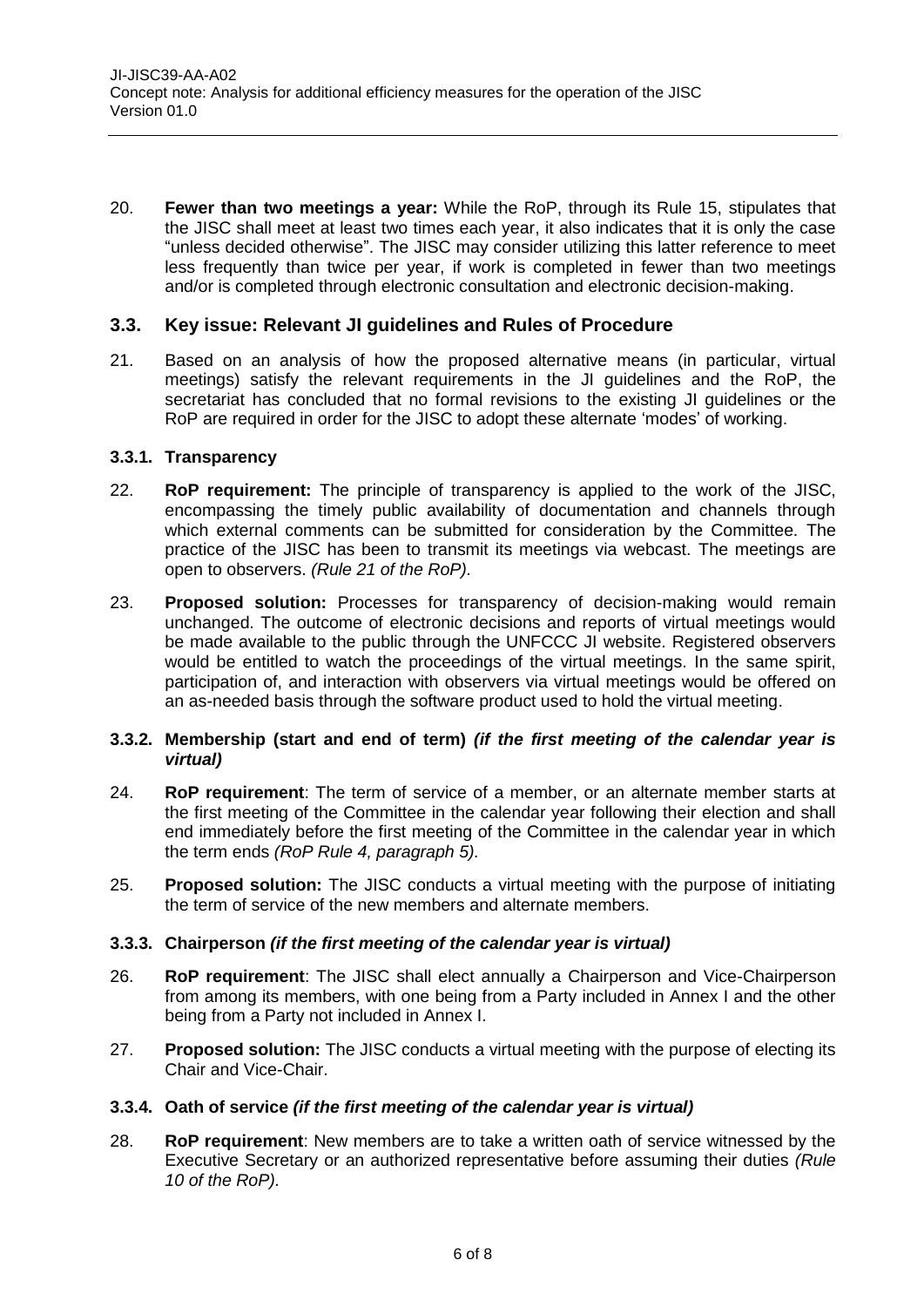29. **Proposed solution:** In practice, the written oath of service is signed and sent via email in advance of the first meeting of the year and ceremonially re-signed at the first meeting, witnessed by an authorized representative of the secretariat (rather than personally by the Executive Secretary). It is proposed that the electronic submission of the oath of service be formally recognized as the method, in order to avoid organizing physical meetings only to meet procedural requirements.

#### <span id="page-6-0"></span>**3.4. Conclusions**

- 30. In order for the JISC to comply with the request by the CMP to prudently manage its resources, it is recommended that the JISC, in addition to the current practices of electronic consultation and decision-making, pursue the opportunity to operate partially and/or fully the virtual meetings in future.
- 31. In this regard, in order to clarify the conformity to the current JI guidelines and RoP of the proposed measure, the JISC should report to the CMP for the following affirmations and decisions:
	- (a) The JISC should seek affirmation from the CMP that members virtually present at a meeting of the JISC count towards quorum, and that virtual meetings of the JISC are meetings of the JISC, as described in the RoP;
	- (b) The JISC should request the CMP to clarify that the electronic submission of the signed oath of service is an acceptable approach to fulfilling the requirements of the RoP;
	- (c) The JISC should inform the CMP that the JISC may, in the future, meet less than twice a year, as the JISC may use other means, such as the electronic consultation and decision-making to complete its work.
- 32. From the first meeting of 2017 onward, the JISC could then make use of a combination of the various modes of operation presented (electronic decision-making, electronic consultation, virtual participation and virtual meetings).

### <span id="page-6-1"></span>**4. Impacts**

 $\overline{a}$ 

- 33. The impact of applying the proposed measures, as appropriate, would have the following likely impacts:
	- (a) Allow the JISC to fully comply with the request from CMP 11 to prudently manage its resources while ensuring sufficient infrastructure and capacity for the mechanism's use by Parties until at least the end of the additional period for fulfilling commitments under the second commitment period of the KP;
	- $(b)$  Significant cost savings<sup>4</sup> as well as reduction in emissions resulting from members' and alternates' travel;
	- (c) A possible increase in the participation of JISC members and alternates in virtual meetings. This would resolve challenges recently faced to fulfil the quorum at meetings.

<sup>4</sup> Costs per meeting are approximately USD 40 000. Travel of individual members may vary depending on the distance to meeting venue.